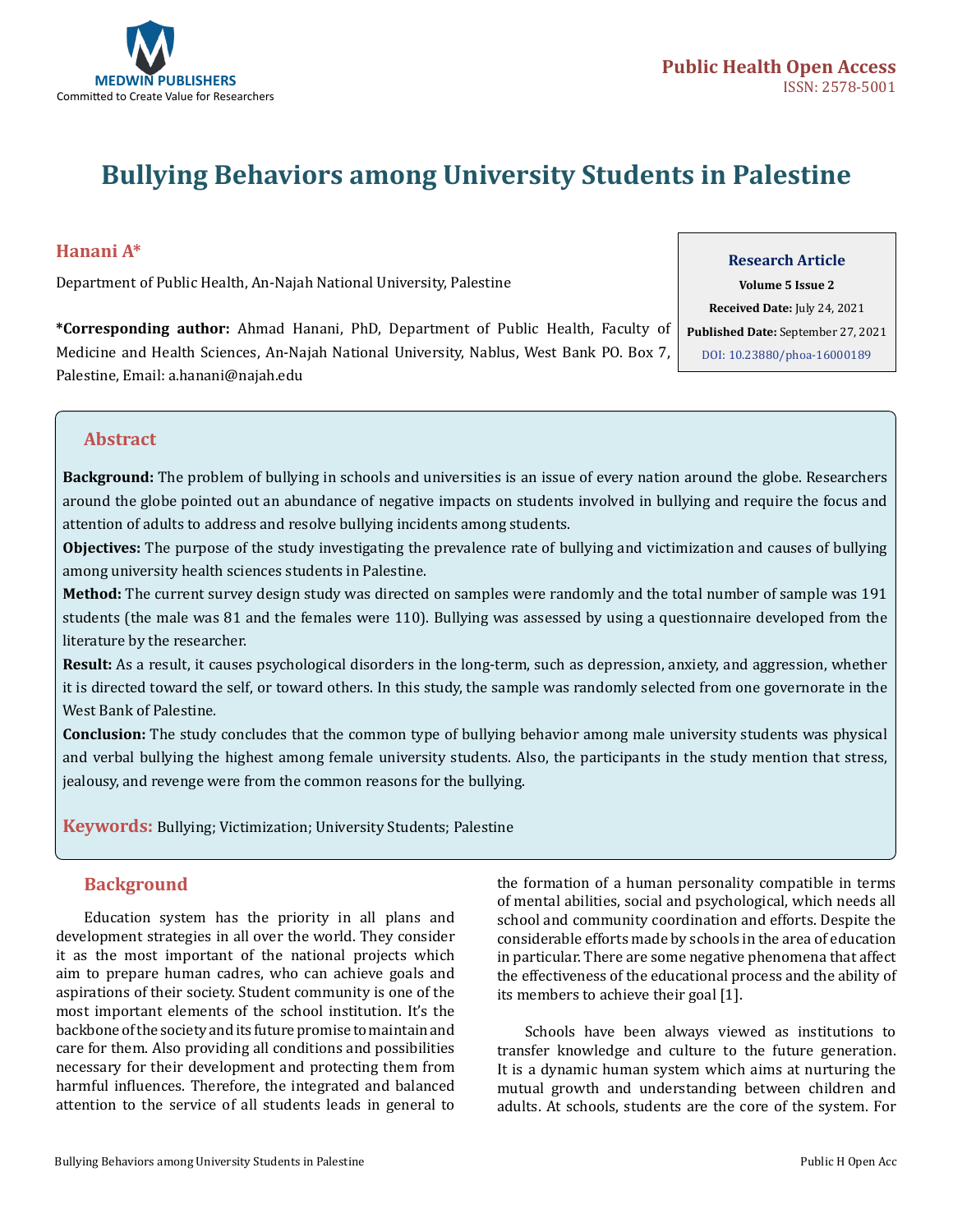their great importance, adequate information about pupils is necessary for any meaningful learning process in order to save teachers' effort and change learners in accordance with the set objectives, such factors that affect learning and teaching; including child growth, age heredity, interest, home and social effects and violence in school as well as school bullying, need to be addressed [2].

Studying problems of students, psychological and social adjustment are considered as an urgent and a necessary need. The accelerated aspects of economic, social, educational, technological and other changes have made life difficult and complex. This causes the appearance of many problems at all levels, including problems related to students' undesirable behavior. One of these problems which affecting students negatively is bullying, it affects the student himself and all his life aspects. Bullying is a phenomenon practiced by an individual on another person in his or her same age or younger. The latter is the riskiest. The consequences of this behavior on individuals, victims and bullies are very significant. Victims suffer from social isolation, rejection, persecution, harassment, irrelevance, low academic performance, and even more serious consequences for the future as some victims become even bullies. Bullies develop different aspects of social and criminal behavior, alcohol and drug abuse, and using weapons. Many people have an irrational idea of bullying which consider it as a normal behavior among children, and end automatically without the intervention of anyone. However, the renegades-bulliesvictims-victims-and bystanders-suffer from psychological and physical problems and difficulties that affect their lives and growth harmfully. Early awareness-raising is a most in order to stop bullying. There is an urgent need to teach students how to participate and communicate with others [3].

Bullying, based on research conducted in different countries, is a serious issue within schools from primary to high school in many western and eastern countries. Bullying as an aggressive behaviour has probably occurred as long as there have schools. However, until the pioneering work of Olweus in the 1970s, it had not received much attention. Shortly after Olweus working Scandinavian countries, interest in such a research spread in other countries [4]. Bullying is one of the violence phenomenons in its various forms, which may arise in riots, robbery, destroying property, and aggression toward teachers or students [5]. It is one of the most dangerous behaviours threatening the physical and mental health of students across a broad range of grades and school systems [6] Bullying is an aggressive behaviour characterized by three defining conditions: (a) negative or malicious behaviour intended to harm or distress, (b) behaviour repeated over time, and, most importantly, (c) a relationship in which there is an imbalance in strength or

power between the parties involved American Psychological Association (APA) [7-9].

#### **Definitions**

Bullying behavior is to inflict harm on one or more individuals physically, psychologically, emotionally or verbally, and also includes the threat of physical or physical harm by means of arms and extortion, violation of civil rights, assault and beatings, gangs, attempted murder or threats [10].

Bullying described in relation to three main criteria [11].

- Aggressive behaviour or intentional harm doing
- Performed repeatedly and over time<br>• Takes place within the context of
- Takes place within the context of an interpersonal relationship characterized by an imbalance of power.

#### **Objectives**

The objectives of the current study were to answer the following questions:

- What is the frequency of bullying and victimization among male and female university health sciences students?
- • What are the common types of bullying among university health sciences students in Palestine?
- What are the causes of peer bullying and victimization among university in Palestine according to point views of health sciences students?

#### **Methods**

The study used a survey design, and it provides sufficient information about the main study and what it was looking for. This Quantitative research conducted through a questionnaire and scale of "Bully-Victim Determination developed by Piskin & Ayas was used for the Turkish students, whilst the adapted Arabic version of the instrument was used for the Palestinian students [12]. The tools measure the Bullying types and causes of bullied, victims, among university health science students in Palestine and the method which used was suitable to the purposes of the study. The researcher selected cluster randomly 191 students from medical profession department at Modern University College in Ramallah & Al-Bireh governorate after received the approval letter from the ethical committee at the university college. The sample was 81 male students, and 110 female students.

#### **Results**

#### **Result of Question One**

What is the frequency of bullying and victimization among university health science students in Palestine? The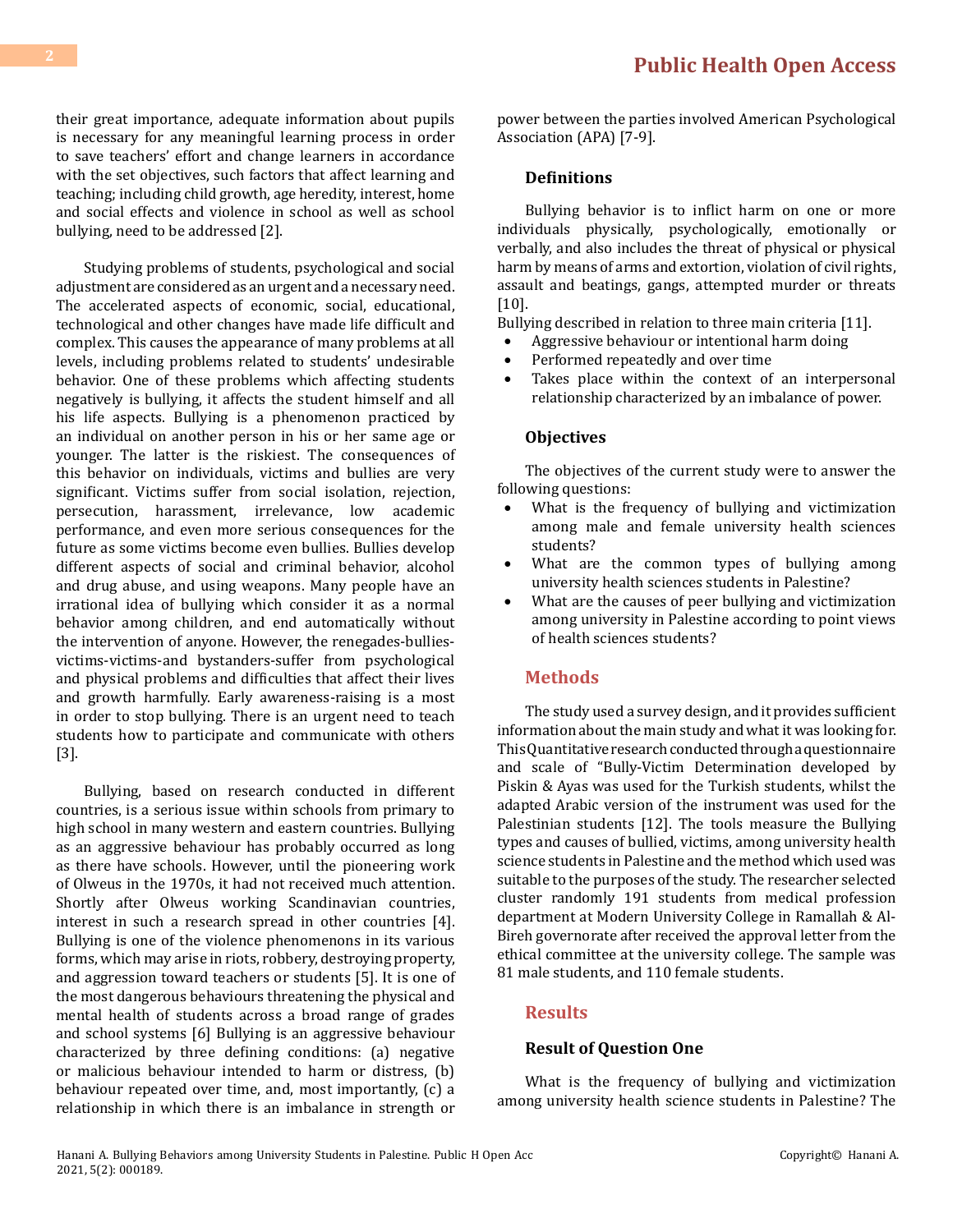next table shows frequencies and percentages of bullying and victimization among university health sciences students (Table 1).

|                             | <b>Victims</b> |             |             | <b>Bullies</b> |             |             |             |                  |  |
|-----------------------------|----------------|-------------|-------------|----------------|-------------|-------------|-------------|------------------|--|
| <b>Bullying Type</b>        |                | <b>Male</b> |             | <b>Female</b>  |             | <b>Male</b> |             | <b>Female</b>    |  |
|                             |                | $\%$        | $\mathbf n$ | $\frac{0}{0}$  | $\mathbf n$ | $\%$        | $\mathbf n$ | $\frac{0}{0}$    |  |
| Physical Bullying           | 64             | 77          | 53          | 48             | 35          | 43          | 21          | 19               |  |
| Verbal Bullying             | 34             | 41          | 50          | 45             | 17          | 21          | 22          | 20               |  |
| Social Bullying             | 13             | 16          | 25          | 23             | 9           | 11          | 13          | 12               |  |
| Rumors                      | 16             | 19.7        | 27          | 24.5           | 2           | 0.025       | $\theta$    | $\theta$         |  |
| Damage to personal property | 17             | 20.9        | 18          | 16.4           | 5           | 0.06        |             | 0.009            |  |
| Sexual Bullying             | 26             | 32          | 21          | 19             | 25          | 31          | $\theta$    | $\boldsymbol{0}$ |  |

**Table 1:** Frequencies and Percentages of bullying and victimization among university health sciences students.

The results show that the prevalence rates of victimization among male and female university health sciences students were as following: according to physical bullying, male victims (77%) and female victims (48%). According to verbal bullying, male victims (41%) and female victims (45%). According to rumors, male victims (19.7%) and female victims (24.5%). According to social bullying, male victims (16 %) and female victims (23 %). According to damage to personal property, male victims (20.9%) and female victims (16.4%). According to sexual bullying, male victims (32%) and female victims (19%).

The results show that the prevalence rates of bullying

among university students were as following: according to physical bullying, male bullies (43%) and female bullies (19%). According to verbal bullying, male bullies (21%) and female bullies (20%). According to social bullying, male bullies (11%) and female bullies (12%). According to sexual bullying, male bullies (32%) but no female Bullies.

#### **Result of Question Two**

**Male Female**

What are the common types of bullying among university health science students in Palestine?

The next table shows Frequencies and Percentages of types of bullying university students in Palestine (Table 2).

| <b>Common Level</b> | <b>Type</b> | $\%$ | <b>Type</b> | $\%$ |
|---------------------|-------------|------|-------------|------|
|                     | Physical    | 77   | Physical    | 48   |
| ົ                   | Verbal      | 41   | Verbal      | 45   |
| റ                   | Sexual      | 32   | Rumors      | 24.5 |
| 4                   | Property    | 20.9 | Social      | 23   |
| :כ                  | Rumors      | 19.7 | Sexual      | 19   |
| b                   | Social      | 16   | Property    | 16.4 |

 **Victims**

**Table 2:** Frequencies and Percentages of types of victimization among university health sciences students.

The results show that according to the common types of victimization among university health sciences students, the highest victimization type for male was physical victimization (77%), the next was verbal victimization (41%), then sexual victimization (32%), and the lowest type was social victimization (16%). According to the female, the highest victimization type was physical bullying (48%), the next was verbal bullying (45%), and then rumors victimization (24.5%), the lowest common type was property (16.4%) (Table 3).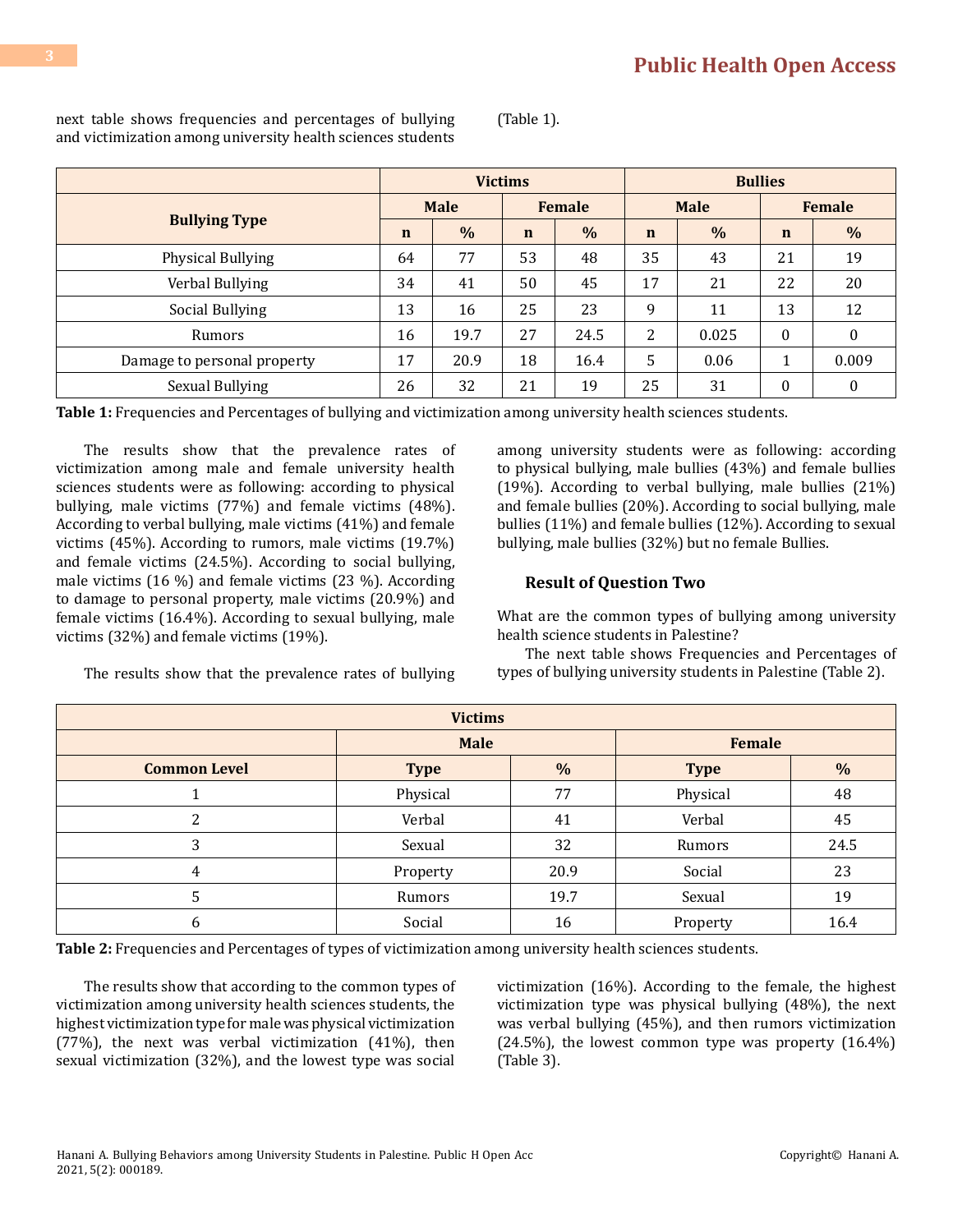# **[Public Health Open Access](https://medwinpublishers.com/PHOA/)**

| <b>Bullies</b>      |             |               |               |               |  |
|---------------------|-------------|---------------|---------------|---------------|--|
|                     | <b>Male</b> |               | <b>Female</b> |               |  |
| <b>Common level</b> | <b>Type</b> | $\frac{0}{0}$ | <b>Type</b>   | $\frac{0}{0}$ |  |
|                     | Physical    | 43            | Verbal        | 20            |  |
|                     | Sexual      | 31            | Physical      | 19            |  |
| ົ                   | Verbal      | 21            | Social        | 12            |  |
| 4                   | Social      | 11            | Property      |               |  |
|                     | Property    | 6             |               |               |  |
|                     | Rumors      |               |               |               |  |

**Table 3:** Frequencies and Percentages of types of bullying among university health sciences students.

The results show that according to the common types of bullying among university health science students, the highest bullying type for male was physical victimization (43%), the next was sexual bullying (31%), then verbal bullying (21%), and the lowest type was rumors (16%). According to the female, the highest bullying type was verbal bullying (20%), the next was physical bullying (19%), then social bullying (12%) (Table 4).

|              |                                                                                                                                              |                | <b>Bully</b>  |  |
|--------------|----------------------------------------------------------------------------------------------------------------------------------------------|----------------|---------------|--|
| No.          | <b>Phrase</b>                                                                                                                                | $\mathbf n$    | $\frac{0}{0}$ |  |
| $\mathbf{1}$ | Joking by hand                                                                                                                               | 50             | 0.26          |  |
| 15           | Make fun of the way of talking or the accent                                                                                                 | 36             | 0.19          |  |
| 41           | Annoy by calling with sweet or honey  etc.                                                                                                   | 26             | 0.14          |  |
| 4            | Take my place in the queue                                                                                                                   | 25             | 0.13          |  |
| 22           | Ignore your presence                                                                                                                         | 18             | 0.09          |  |
| 17           | Insult of use bad words                                                                                                                      | 18             | 0.09          |  |
| 2            | Tickle to hassle, pull hair, pull ear                                                                                                        | 16             | 0.08          |  |
| 14           | Make fun of the hair or the physical appearance or the cloths, the body shape or the skin color or the<br>teeth or the physical disabilities | 14             | 0.07          |  |
| 23           | Stop talking to exclude you                                                                                                                  | 14             | 0.07          |  |
| 40           | Use sexual hints through the face or the body (lick the lips or send hints by eyes or hands etc.)                                            | 12             | 0.06          |  |
| 19           | Threatening                                                                                                                                  | 10             | 0.05          |  |
| 16           | Make fun of the name, family name, or call you with a nickname you hate as humiliation                                                       | 8              | 0.04          |  |
| 18           | Make you embarrassed or angry, or make you sad or cry for different reasons                                                                  | 8              | 0.04          |  |
| 49           | Write or draw on the wall of the toilets by using the names of people with sexual overtones                                                  |                | 0.04          |  |
| 3            | Place objects on the chair when you sit                                                                                                      | 6              | 0.03          |  |
| 5            | Force to leave the Playground when playing                                                                                                   | 6              | 0.03          |  |
| 7            | Push or poke, bend or flex the hand, obstruction and falling on the ground                                                                   | 6              | 0.03          |  |
| 9            | Push by shoulders, hit by elbow, collision in purpose                                                                                        | 6              | 0.03          |  |
| 21           | Get you out of the group and leave you alone                                                                                                 | 6              | 0.03          |  |
| 20           | Don't let you to participate in events or activities of the university                                                                       | $\overline{4}$ | 0.02          |  |
| 35           | Scribbles on the books and notebooks and write bad words                                                                                     | $\overline{4}$ | 0.02          |  |
| 44           | Joking by touching sensitive places in the body and unacceptable to be touched                                                               | $\overline{4}$ | 0.02          |  |
| 46           | Joking with annoying words containing sex                                                                                                    | $\overline{4}$ | 0.02          |  |
| 8            | Throwing objects to harm and annoy                                                                                                           | 2              | 0.01          |  |
| 24           | Don't allow others to talk to him or be friends with them                                                                                    | $\overline{2}$ | 0.01          |  |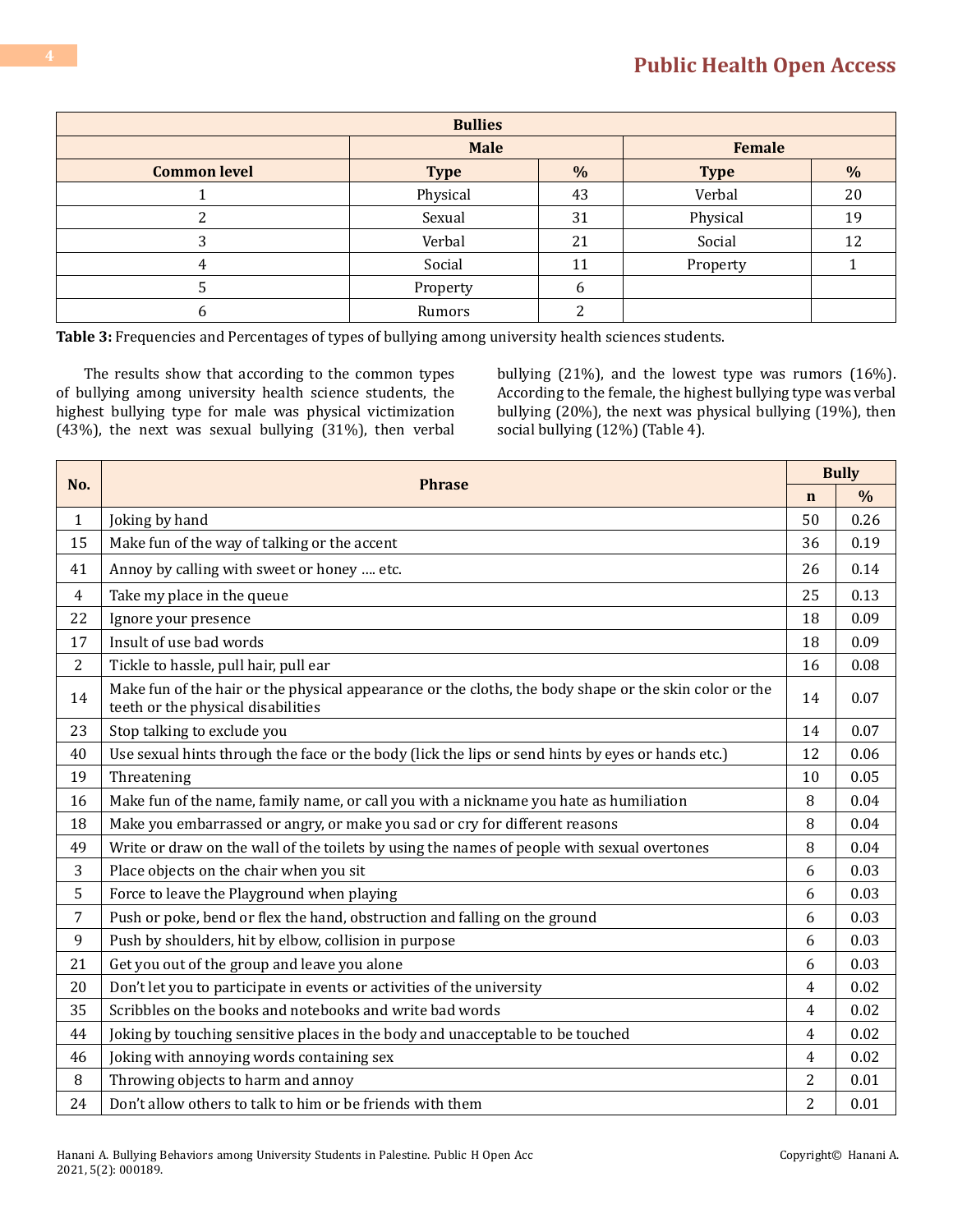| 26 | Discrediting and spreading rumors among students                  |   | 0.01 |
|----|-------------------------------------------------------------------|---|------|
| 28 | Writing bad things about him in different places                  |   | 0.01 |
| 31 | Take his stuff or money by force                                  | ∍ | 0.01 |
| 32 | Force him his things from the cafeteria                           |   | 0.01 |
| 33 | Steal his money or stuff                                          |   | 0.01 |
| 38 | Don't return his stuff that he borrowed                           |   | 0.01 |
| 42 | Try to kiss or touch with an intention for sex out of his control |   | 0.01 |
| 45 | Nicknaming with annoying names containing sex                     |   | 0.01 |

**Table 4:** Frequencies and percentages for phrases for bullying.

The results of the table above show that the highest five phrases as bullies were: joking by hand (26%), make fun of the way of talking or the accent (19%), annoy by calling with sweet or honey …. etc. (14%), take my place in the queue (13%), and ignore your presence (9%). From the other hand, the lowest phrases as bullies were: Try to kiss or touch with an intention for sex out of his control (1%), and nicknaming with annoying names containing sex (1%).

#### **Result of Question Three**

What are the causes of bullying and victimization among university health sciences students in Palestine according to point views of students?

The next table show Frequencies answers for the causes of bullying and victimization among university health sciences students in Palestine according to point views of students (Table 5).

| <b>No</b> | In your Opinion, why do Some Students Practice Bullying?                             |
|-----------|--------------------------------------------------------------------------------------|
| 1         | <b>Stress</b>                                                                        |
| 2         | Because of their Jealousy                                                            |
| 3         | To show their strength in front of others                                            |
| 4         | Due to their enjoyment of hurting others                                             |
| 5         | For retaliation "revenge"                                                            |
| 6         | Due to being exposed to bullying by other students                                   |
| 7         | For being exposed to bullying in their own homes                                     |
| 8         | As a result of watching movies and cinematic films containing such violent snapshots |
| 9         | Lack of awareness toward to this phenomenon                                          |
| 10        | Psychological problems                                                               |
| 11        | Lack of counseling session at the university                                         |
| 12        | Related to or working with one of the security systems                               |
| 13        | Absent or ineffective of punishment rules                                            |
| 14        | Low self-esteem                                                                      |
| 15        | Bad relationship                                                                     |
| 16        | Imitating behaviors faced at home, at street, and from social media and others       |
| 17        | Domestic violence                                                                    |
| 18        | Authorities parenting style                                                          |

**Table 5:** Frequencies answers for the causes of bullying and victimization.

## **Discussion**

This research was carried out with the purpose of investigating the prevalence rate of bullying and victimization and causes of bullying among the sample of university

students in Palestine. Towards this end, the following sections discuss the findings of the analyses made. When the question on the frequency of bullying among male and female students was examined, the results showed a statistically significant gender difference in the percentage of victims and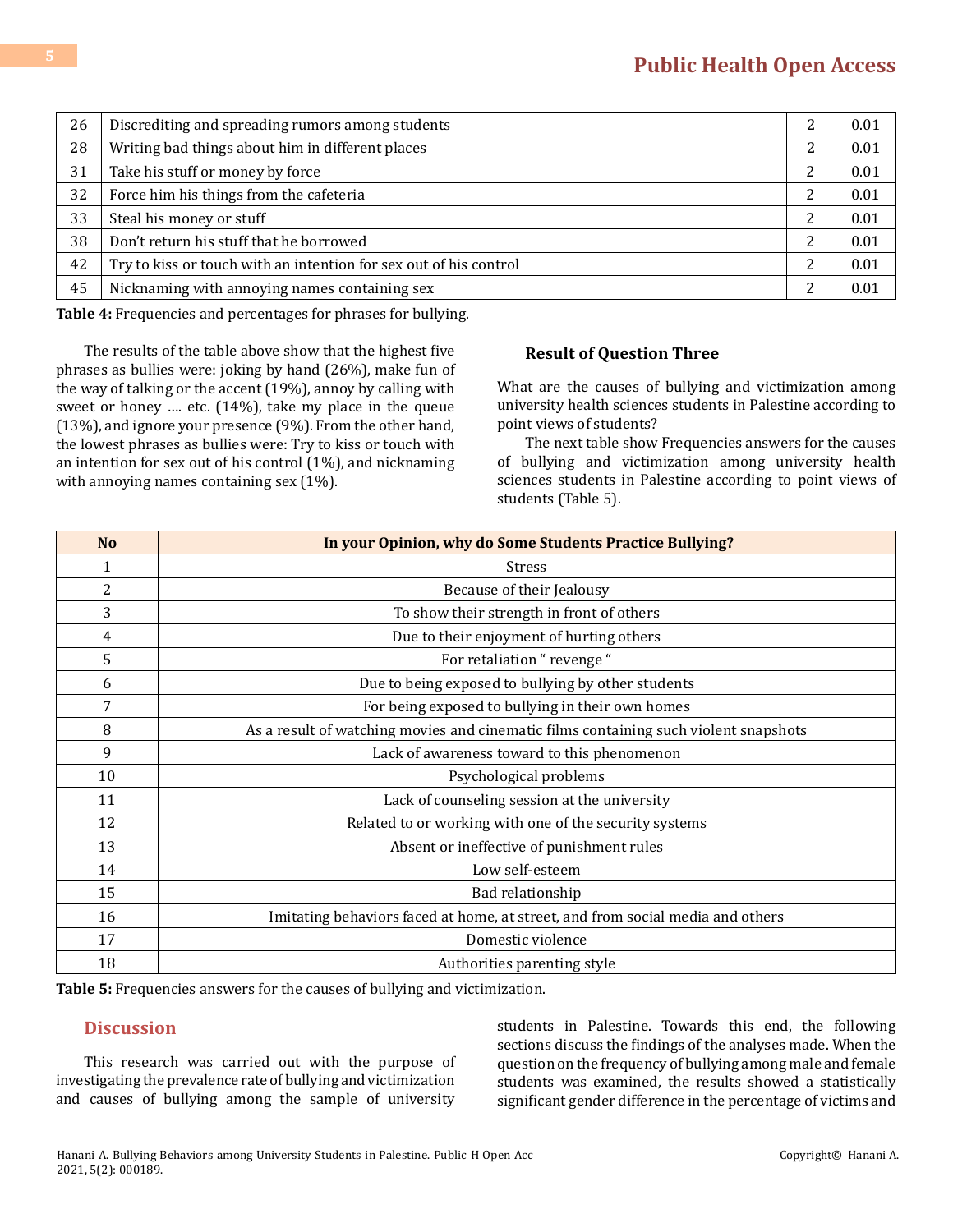the bullies. Specifically, it was observed that the percentage of victims was generally higher among male students compared to their female counterparts. Similarly, the percentage of bullies was generally higher among male students than their female counterparts. This finding could be explained in terms of traditional gender role theory that always seeks to associate masculinity with fearlessness and one's ability to behave aggressively. In a very conservative society such as the West Bank, male children undoubtedly are likely to be socialized into accepting such traits as physical and mental toughness and thus will like to demonstrate them on those they find weaker. This is even evident in their responses to the question on the causes of bullying as most of them answered that it is to show one's physical strength. Other previous researchers have equally corroborated this finding. For instance, in a study by Antill, Cunningham, Russell, and Thompson in Australia, the researchers concluded that those males who are unable to live up to the stereotype of physical and mental toughness are considered desirable qualities for Australian males, fear having their masculinity questioned. As a result, they try to act tough or sometimes tougher than their peers in order to prove their masculinity. This is why many of them end up as bullies. In a similar past study, [13] also reported that males generally bully more than females that their own male colleagues mainly bully them and those females are equally bullied by males and females.

The current research concludes with the study of Hanani A [12], who said that the bully, who sees the acceptance and approval of his family members for violent and aggressive behavior associated with his sex, sees himself and conceives through his family's perception of him. The friends and peers of the bully are greatly influencing the formation of a bullying image of itself. Where his self-esteem and respect depend on what they consider and approve of and favour violent behavior on the victim. As much his relations with friends saturated, as much as the acceptability, from them and the more self-appreciated. This acceptance and recognition by peers and friends for his socially unacceptable behavior will gradually form part of his vision of himself and his entity, so he will try to adapt as much as he can.

The study concluded that the credence voices of students in the universities of Palestine sought to uncover not only student perspectives about bullying but also to determine these perceptions regarding bullying. And, Impact of the political, military, and economic blockade on the Palestinian territories impacted the psychological aspects of the Palestinian youth, especially those which creating stressful conditions affecting all aspects of their life. Where the participants in the study mentioned that the first common answers about the reasons for the bullying in Palestine were stress, jealousy, and revenge. Concluded that common type of bullying among male university students was physical and verbal bullying the highest among female university students.

#### **Acknowledgements**

The author highly appreciates all colleagues who helped in distribution and allowing to do the questionnaire among the targeted students.

#### **Funding**

The author covered the research expenses by themselves and they did not receive funds for this work.

#### **Conflicts of Interest**

The author declares no conflicts of interest regarding the publication of this paper.

#### **References**

- 1. Al-Qhatani N (2008) Bullying among intermediate school students in Riyadh city: survey study and a proposal intervention program suitable to school environment in Saudi Arabian. Unpublished dissertation, King Saud University, the Kingdom Saudi Arabia.
- 2. [Omoniyi M \(2013\) Bullying in schools: Psychological](https://www.iiste.org/Journals/index.php/JEP/article/view/7880)  [implications and counselling interventions. Journal of](https://www.iiste.org/Journals/index.php/JEP/article/view/7880)  [Education and Practice 4\(18\): 70-78.](https://www.iiste.org/Journals/index.php/JEP/article/view/7880)
- 3. Sbehin A, Judgea M (2013) Bullying behavior in children and adolescents.  $1^{st}$  (Edn.), Naif Arab University for Security Sciences.
- 4. Piskin M (2002) School Bullying: Definition, types, related factors, and strategies to prevent bullying problems, Educational sciences: Theory and Practice 2(2): 531-561.
- 5. Awaidat A (1997) Impact of family patterns on the nature of behavioural deviations among students in grades 8-10, Majalet Alderasat Altarbaweih 24(1): 83-101.
- 6. [Evers K, Prochaska J, Marter D, Johnson J, Prochaska](http://www.uky.edu/~ngrant/CJT780/readings/Day 12/EversETAL2007.pdf)  [J \(2007\) Transtheoretical-based bullying prevention](http://www.uky.edu/~ngrant/CJT780/readings/Day 12/EversETAL2007.pdf)  [effectiveness trials in middle schools and high schools.](http://www.uky.edu/~ngrant/CJT780/readings/Day 12/EversETAL2007.pdf) [Educational Research 49\(4\): 397-414.](http://www.uky.edu/~ngrant/CJT780/readings/Day 12/EversETAL2007.pdf)
- 7. [Gini G \(2004\) Bullying in Italian schools: An overview](https://journals.sagepub.com/doi/10.1177/0143034304028042)  [of intervention programmes. School Psychology](https://journals.sagepub.com/doi/10.1177/0143034304028042)  [International 25\(1\): 106-116.](https://journals.sagepub.com/doi/10.1177/0143034304028042)
- 8. [Nansel TR, Overpeck M, Pilla RS, Ruan WJ, Simons-](https://pubmed.ncbi.nlm.nih.gov/11311098/)[Morton B, et al. \(2001\) Bullying behaviors among US](https://pubmed.ncbi.nlm.nih.gov/11311098/)  [youth: Prevalence and association with psychosocial](https://pubmed.ncbi.nlm.nih.gov/11311098/)